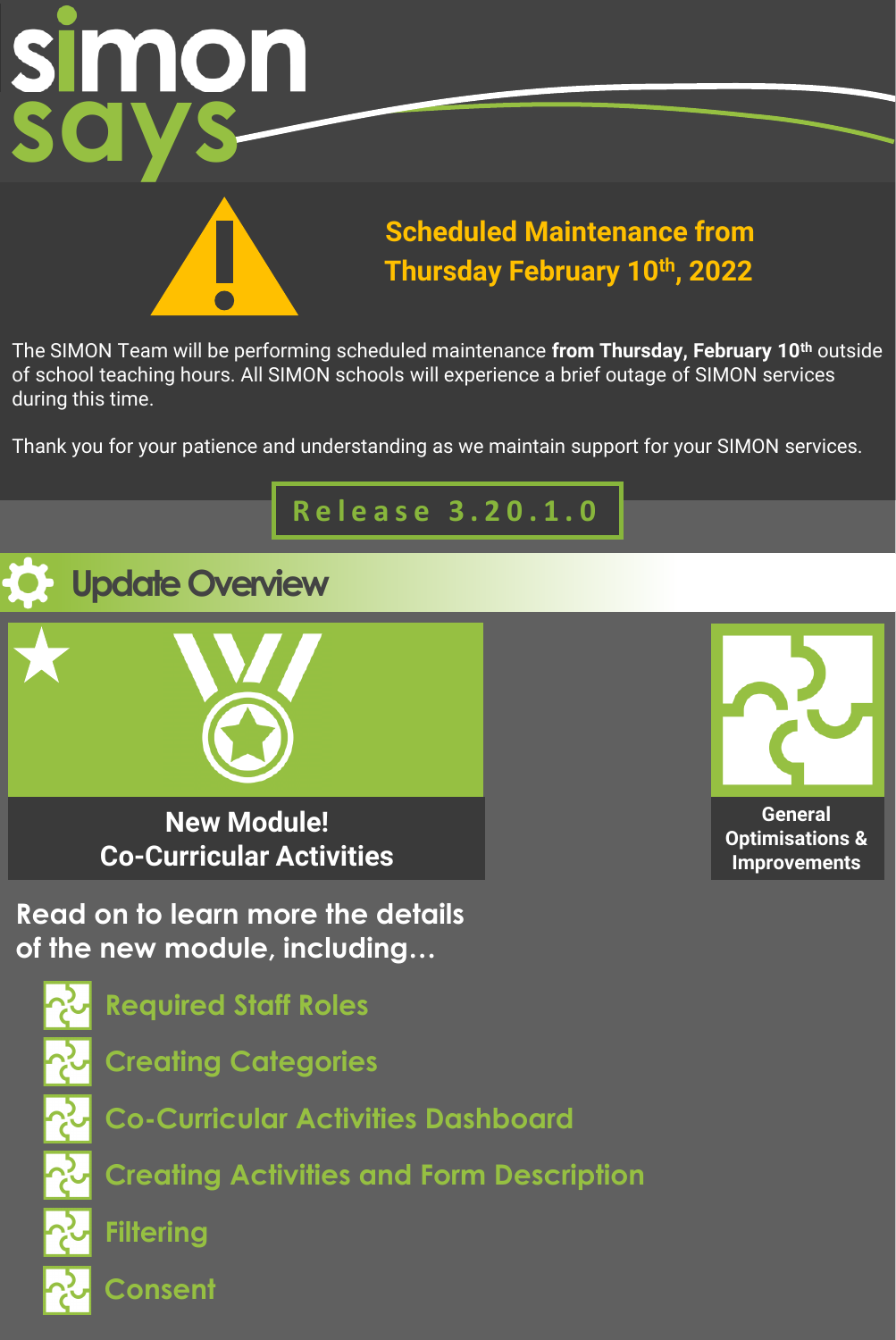[Catch up on the latest news by](https://bit.ly/32LZiAQ)  visiting the **simon** publications archive!



## **Co-Curricular Activities**

The all-new Co-Curricular Activities module allows students to nominate for extra-curricular endeavors such as Cricket, Hockey, Football, Theatre etc. The ability to have parents complete this process through the Parent Access Module or to allow students to complete this themselves through their personal SIMON profile is a powerful new way of organising such activities.

Once the process is closed, lists can be generated to manage the students in their chosen activities. This module will become the key system for schools to collect and maintain Co-Curricular Activities.



### **Required Staff Roles**

Two new roles have been created in order to grant access to the new Co-Curricular Activities module. Staff members will need to be added into these groups by navigating from the SIMON WorkDesk > Main Menu > Site Admin > System Setup > Staff Roles.

- **Maintainer – Co-Curricular Activities**
- **Maintainer – Co-Curricular Activities (Responses)**

| Role Code        | <b>Role Description</b>                           |
|------------------|---------------------------------------------------|
| <b>MGTCCA</b>    | Maintainer - Co-Curricular Activities             |
| <b>MGTCCARES</b> | Maintainer - Co-Curricular Activities (Responses) |

It is important to note that staff with these new Co-Curricular roles will still be able to update student selections **outside** the parent and student control dates.

To access the Co-Curricular Activities Dashboard, from the SIMON WorkDesk, **navigate to Profiles > Student Profiles > Co-Curricular Activities**.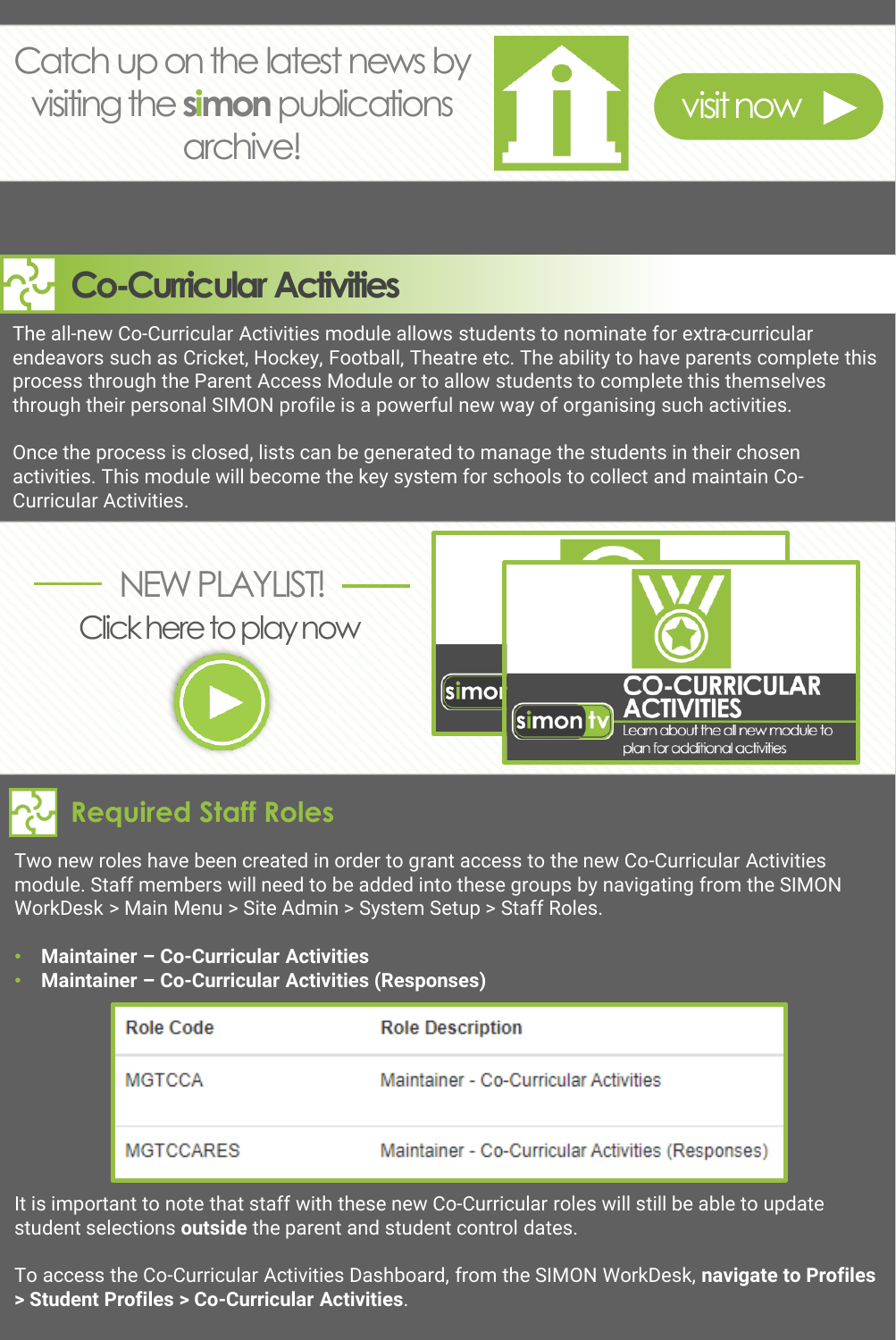## **Creating Categories**

In order to start making Co-Curricular Activities, it is required that Categories are created.

To do so, navigate from the SIMON WorkDesk, navigate to Profiles > Student Profiles > Co-Curricular Activities. Choose the Maintenance dropdown menu > Categories.

#### Select the blue 'Add' option.

| <b>Co-Curricular Activity Categories</b> |                |                             |                |
|------------------------------------------|----------------|-----------------------------|----------------|
| Search                                   |                | Inactive<br>$+$ Add         |                |
| Title                                    | <b>Filters</b> |                             |                |
| Summer Sport                             |                |                             | $\vee$ Actions |
| Winter Sport                             |                |                             | $\vee$ Actions |
|                                          | Rows per page: | $1-2$ of 2<br>$10 \sqrt{ }$ |                |

#### Enter the Title of the Category.

Enter the details of the Category that conveys to students and parents the information describing the Category.

Select the groups you wish to filter the Category with. Filters allow for only specific groups to be selected - which then in turn only display for those students/parents that are included by those selections. See the 'Filtering' section later in this email for more details.

| Title<br>Spring Sport                                               |         |                                                                      | 12/40       |                    |           |          |
|---------------------------------------------------------------------|---------|----------------------------------------------------------------------|-------------|--------------------|-----------|----------|
| Instructions                                                        |         | Please select your indication of interest for the Spring Activities. |             |                    |           |          |
|                                                                     |         |                                                                      |             |                    |           | 68 / 500 |
| OVERVIEW                                                            | SCHOOLS | CAMPUSES                                                             | HOUSES      | <b>YEAR LEVELS</b> | HOMEROOMS | GENDERS  |
| Only students who are in one of the ticked groups will be included. |         |                                                                      |             |                    |           |          |
| Grade 6                                                             |         | Year 7                                                               | Year 8<br>✓ |                    | Year 9    |          |
| Year 10                                                             |         | Year 11                                                              |             | Year 12            |           |          |
| Cancel                                                              |         |                                                                      |             |                    |           | Confirm  |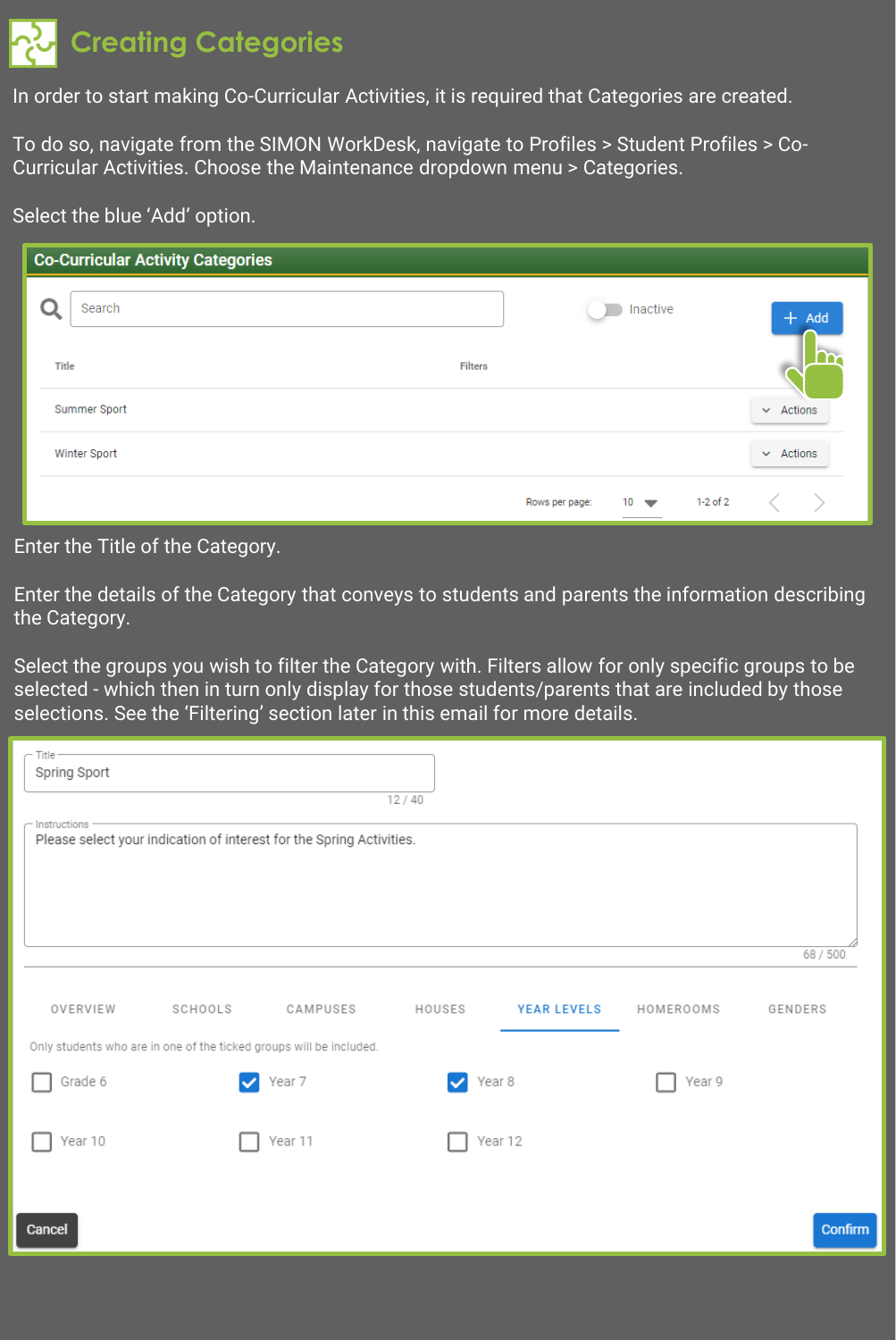**Co-Curricular Activities Dashboard**

|                         | <b>Co-Curricular Activities Dashboard</b> |                                   |                   |                 |                      |                                     |                             |                |
|-------------------------|-------------------------------------------|-----------------------------------|-------------------|-----------------|----------------------|-------------------------------------|-----------------------------|----------------|
| - Academic Year<br>2021 | ▼                                         | Search                            |                   |                 |                      |                                     |                             | $+$ Add        |
|                         |                                           | Title                             | <b>Start Date</b> | <b>End Date</b> | Parent<br>Access     | <b>Student</b><br>Access            | Missing<br><b>Responses</b> |                |
|                         | <b>Forms</b>                              | 2022 Co-<br>Curricular<br>Choices | 24/01/2022        | 31/03/2022      | View and<br>Complete | View                                | 1264                        | $\vee$ Actions |
| €                       | <b>Active forms</b>                       |                                   |                   |                 | Rows per page:       | $10-10$<br>$\overline{\phantom{a}}$ | $1-1$ of $1$                |                |

**The Actions Menu for a created Co-Curricular Activity Form**

- **Export to Excel:** Generate an Excel file with two sheets containing the names and additional data of all students with completed choices, and those who are yet to respond.
- **Missing Responses:** Generate a list of students that have yet to interact with the form. This list is searchable with additional details about each student.
- **Edit:** Edit the details of the form, including setting the 'Mandatory' categories of the form. Please note that if a category is unselected, it is possible for a participant to select nothing from the category.
- **Duplicate:** Creates a new Activities Form with the data of the cloned form, ready to be edited and saved for forms within the same year.
- **Remove:** Permanently deletes the Co-Curricular Activity.

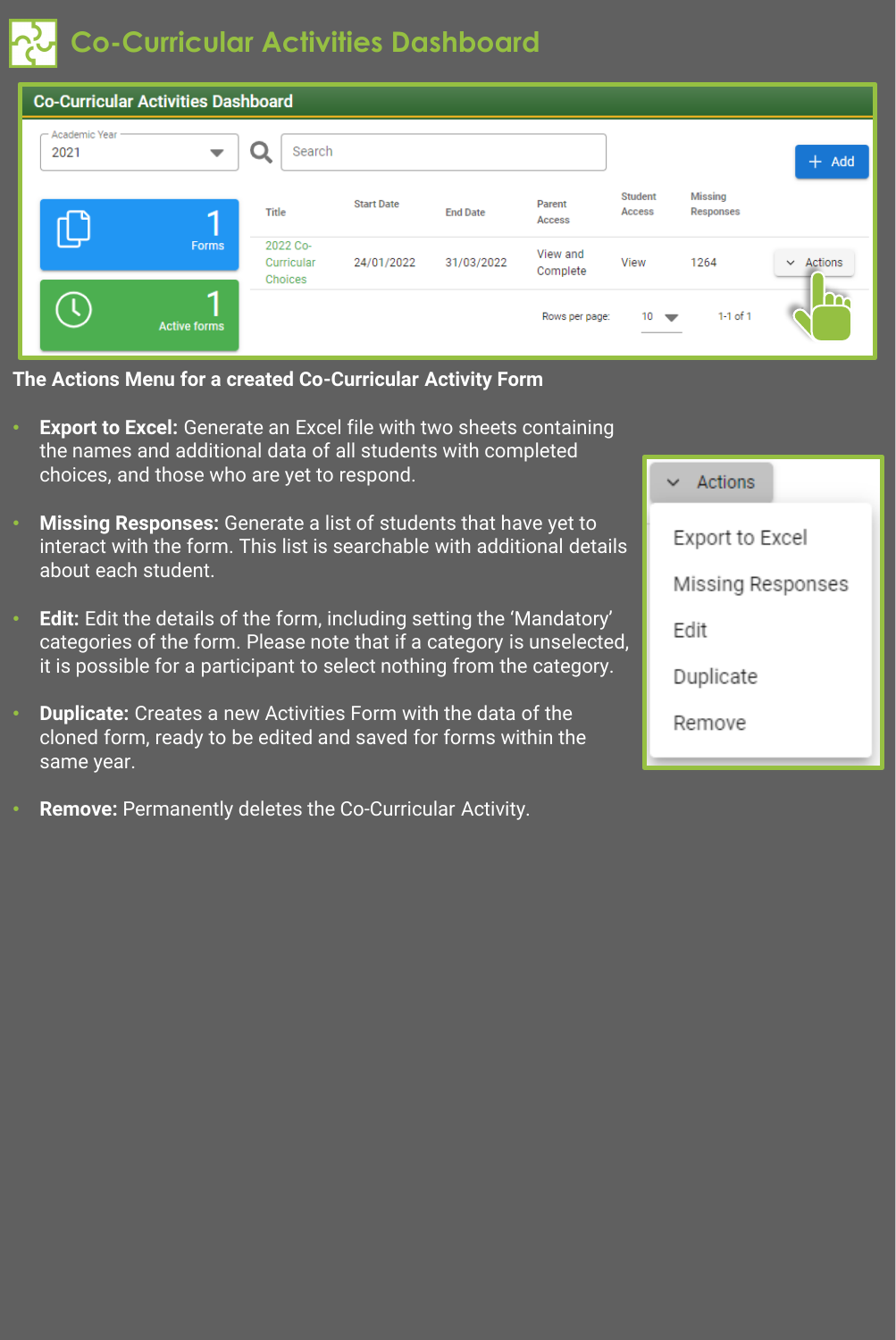### **Creating Activities and Form Description**

To create a new Co-Curricular Activity, navigate from the SIMON WorkDesk to Profiles > Student Profiles > Co-Curricular. From the Co-Curricular Activities Dashboard, select the blue 'Add' option.

- **Title:** Name of the Co-Curricular Activity.
- **Start/End Date:** Period of time that form is open for selections and entry before the form closes.
- **Form Access**
	- **Parent:** Via the Parent Access Module, the Co-Curricular Activity can either be set to '**Can View**' or '**Can View and Complete**' for parent interaction.
	- **Student:** Via the 'Co-Curricular' menu selection in the 'Student Profile', the Co-Curricular Activity can either be set to '**Can View**' or '**Can View and Complete**' for student interaction.
- **Description:** A rich-text enabled environment to enter text, images, links and other content.
- **Assign Categories:** Select existing Categories to appear in the form.
- **Consent:** A rich-text enabled environment 'footer' to standardise consent information.

| 2022 Co-Curricular Choices             | <b>Start Date</b><br>24/01/2022 | <b>End Date</b><br>31/03/2022<br>Ä | 同 Save<br>$\leftarrow$ Return<br>Ä                                                                                                              |
|----------------------------------------|---------------------------------|------------------------------------|-------------------------------------------------------------------------------------------------------------------------------------------------|
| 26/50<br><b>Form Access</b>            |                                 |                                    |                                                                                                                                                 |
| Parent<br>Can View and Complete        |                                 | Student<br><b>Can View</b><br>▼    |                                                                                                                                                 |
| Description                            |                                 |                                    |                                                                                                                                                 |
| i<br>U<br>В<br>A:<br>F.                | ¶:<br>這<br>Ξ                    | $+$<br>GD                          | <b>KOV</b><br>$\sim$                                                                                                                            |
|                                        |                                 |                                    | √ Assign Categories                                                                                                                             |
|                                        |                                 |                                    |                                                                                                                                                 |
| <b>Summer Sport</b>                    | <b>Winter Sport</b>             |                                    |                                                                                                                                                 |
| Mandatory ?<br>$\overline{\mathbf{v}}$ |                                 | Mandatory (?)                      |                                                                                                                                                 |
|                                        |                                 |                                    |                                                                                                                                                 |
| Consent                                |                                 |                                    |                                                                                                                                                 |
|                                        | 這<br>$\P$ :<br>三、<br>F.,        | $\Leftrightarrow$ $+$              | <b>ICV</b><br>$\sim$                                                                                                                            |
| İ<br>U<br>A:<br>B                      |                                 |                                    |                                                                                                                                                 |
|                                        |                                 |                                    | I hereby give consent for my child to participate in the listed activities and confirm that the student's medical details are true and correct. |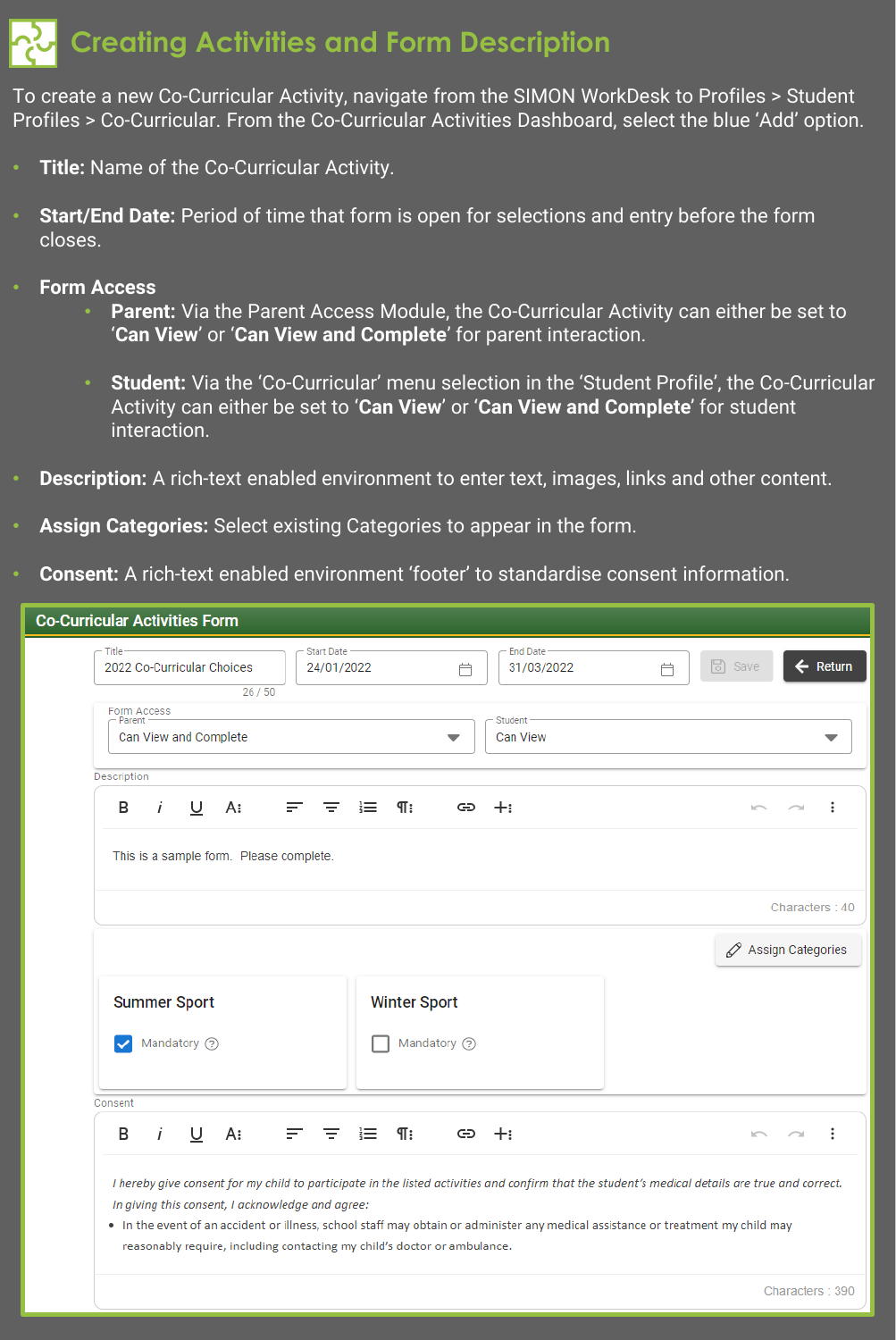

An important aspect of Co-Curricular Activities is the **Filters** for both the over-arching **Categories** and the **Activities** they are apart of. Filters allow for only specific groups to be selected - which then in turn only display for those students/parents that are included by those selections. Most often filters will only need to be applied at the activity level.

Selections include;

- **Schools**
- **Campuses**
- **Houses**
- **Year Levels**
- **Homerooms**
- **Genders**

| <b>Edit Activity</b>                                                |                        |          |        |                    |           | ×       |
|---------------------------------------------------------------------|------------------------|----------|--------|--------------------|-----------|---------|
| - Title<br>Cricket                                                  |                        |          |        |                    |           |         |
|                                                                     |                        |          |        |                    |           | 7/100   |
| OVERVIEW                                                            | SCHOOLS                | CAMPUSES | HOUSES | <b>YEAR LEVELS</b> | HOMEROOMS | GENDERS |
| Only students who are in one of the ticked groups will be included. |                        |          |        |                    |           |         |
| Grade 6                                                             | $\triangledown$ Year 7 | Year 8   | Year 9 |                    | Year 10   | Year 11 |
| Year 12                                                             |                        |          |        |                    |           |         |
| Cancel                                                              |                        |          |        |                    |           | Confirm |

#### To access the filter selections;

• **Categories:** Navigate from the SIMON WorkDesk to Profiles > Student Profiles > Co-Curricular. From the Co-Curricular Activities Dashboard, select Maintenance > Categories.

Select the corresponding 'Actions' option for a category and select 'Edit' in order to view the enabled filters via the 'Overview' tab.

• **Activities:** Navigate from the SIMON WorkDesk to Profiles > Student Profiles > Co-Curricular. From the Co-Curricular Activities Dashboard, select Maintenance > Categories.

Select the corresponding 'Actions' option for a category and select 'Manage Activities'. Lastly, select corresponding 'Actions' option and select 'Edit' in order to view the enabled filters via the 'Overview' tab.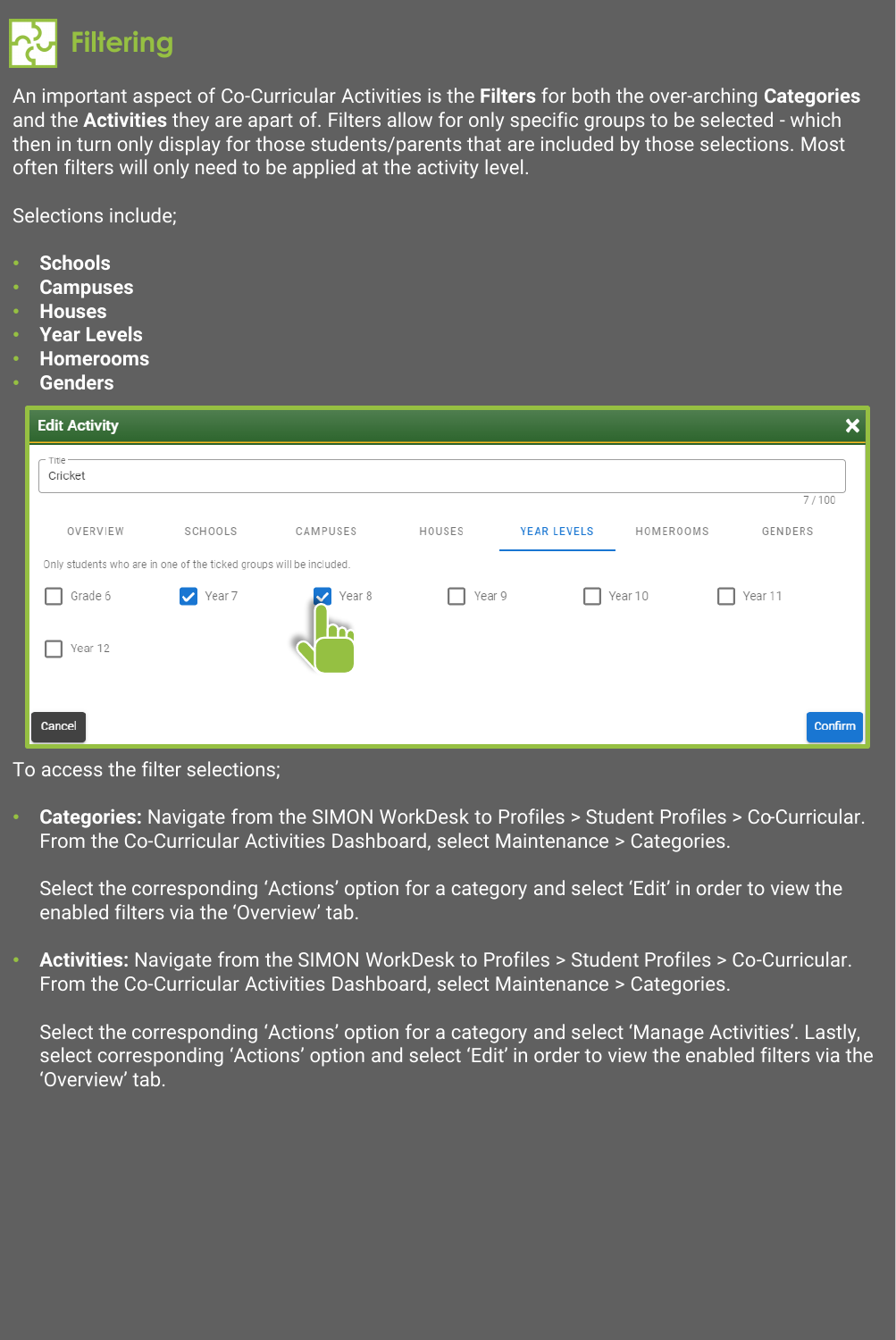#### • **Maintaining Activity Categories**

|       | <b>Co-Curricular Activity Categories</b> |                                |                                |
|-------|------------------------------------------|--------------------------------|--------------------------------|
|       | Search                                   | Inactive                       | $+$ Add                        |
| Title | <b>Filters</b>                           |                                |                                |
|       | Summer Sport                             |                                | $\sim$ Actions                 |
|       | Winter Sport                             |                                | Manage Activities              |
|       |                                          | $10 \approx$<br>Rows per page: | Edit<br>$1-2$ of $2$<br>Remove |

#### • **Maintaining Activities**

| <b>Co-Curricular Activities - Summer Sport</b> |                                                                    |                                  |                  |
|------------------------------------------------|--------------------------------------------------------------------|----------------------------------|------------------|
| Search<br>$\leftarrow$ Return                  |                                                                    | Inactive                         | $+$ Add          |
| Title                                          | <b>Filters</b>                                                     |                                  |                  |
| Junior Boys Cricket                            | Year Levels: Year 7, Year 8 or Year 9<br>Genders: Male or Other    |                                  | $\vee$ Actions   |
| Senior Boys Cricket                            | Year Levels: Year 10, Year 11 or Year 12<br>Genders: Male or Other |                                  | Edit<br>Remove   |
| <b>Girls Cricket</b>                           | <b>Genders: Female</b>                                             |                                  | $\times$ ACTIONS |
|                                                | Rows per page:                                                     | $1-3$ of $3$<br>$10 \rightarrow$ |                  |

# **Consent**

To edit the default consent information on all new Co-Curricular Activity Forms, please navigate from the WorkDesk to Profiles > Student Profiles > Co-Curricular > Maintenance > Consent.

Please note that altering the content will not change any existing forms.

| <b>Co-Curricular Consent</b>                                                                                                 |                                                                                                                                  |                            |
|------------------------------------------------------------------------------------------------------------------------------|----------------------------------------------------------------------------------------------------------------------------------|----------------------------|
| not change any existing forms.                                                                                               | The text here will be prepopulated on new Co-Curricular Forms. Altering this value will                                          | $C$ Reset<br><b>B</b> save |
| $i$ A: $\equiv$ $\equiv$ ¶: $\Leftrightarrow$<br>R.                                                                          | $+$                                                                                                                              | $\sim$ $\sim$              |
| In giving this consent, I acknowledge and agree:<br>reasonably require, including contacting my child's doctor or ambulance. | • In the event of an accident or illness, school staff may obtain or administer any medical assistance or treatment my child may |                            |